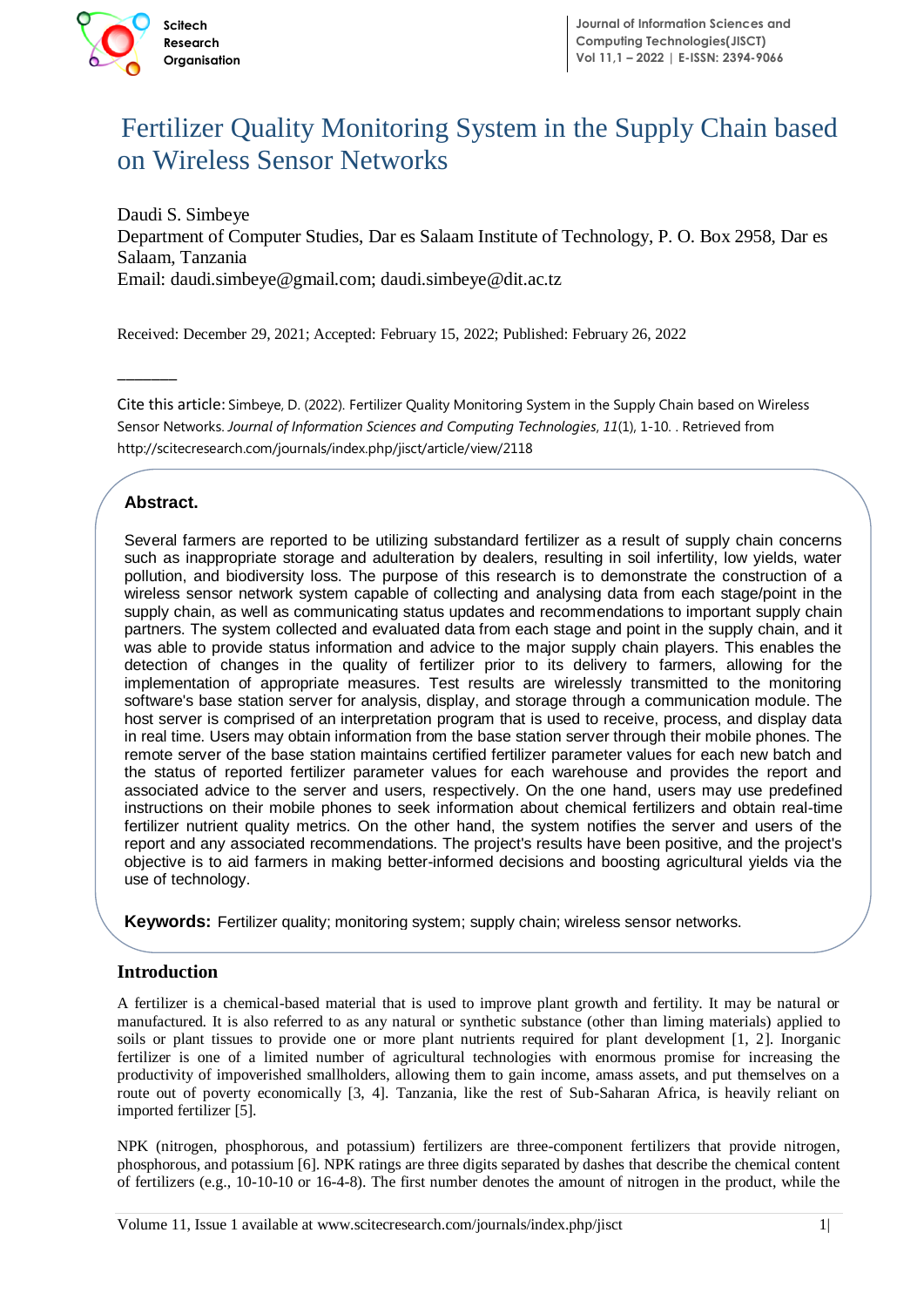second denotes phosphorous (P2O5) and the third, potassium (K2O). Fertilizer grade or analysis is the weight percent of available nitrogen (N), phosphate (P2O5), and potash (K2O) in the material, expressed in the order N-P2O5-K2O. For example, 10-20-10 indicates that the material is 10 percent N, 20 percent P2O5, and 10 percent K2O by weight. The fertilizer ratio is the weight percent of N-P2O5-K2O and is calculated by dividing the three numbers by the smallest of the three. Again, using 10-20-10 fertilizer as an example, the ratio is 10/10-20/10-10/10  $= 1-2-1$ . A 23-kilogram bag of fertilizer labeled 16-4-8, for example, contains 3.6 kg of nitrogen (16% of 23 kg), 0.9 kg of phosphorous (40% of 23 kg), and 1.9 kg of potassium (80% of 23 kg).

The movement of fertilizer and related information from production to the end user through the distribution channels is known as the fertilizer supply chain [7]. Fertilizer products may now be manufactured and supplied to the ultimate customer thanks to supply chains that extend all the way to the retail level [8]. As a result, a quality check of fertilizer should be conducted at any point along the retail chain to weed out substandard or counterfeit fertilizer. Adulteration of fertilizers involves the practice of adding extraneous material to a standard fertilizer to lower its quality. When a fertilizer contains harmful or deleterious ingredients or unwanted crop or weed seeds in sufficient quantities to harm the plant when applied according to label directions, its composition differs from that given on the label, and useless materials such as salt or sand are added to it, it is said to be adulterated [9]. Inorganic fertilizers are a new technique to provide crops with the nutrients they need while also increasing their output. [10, 11].

Numerous farmers are found to be using substandard fertilizer as a result of supply chain issues such as improper storage and adulteration by dealers, resulting in soil infertility during cultivation, low yields, water pollution, and biodiversity loss. Consignments of imported inorganic fertilizer may be contaminated with seeds, soil, and other plant or animal material, thereby introducing dangerous alien pests and diseases into the country. Contamination can occur at any point along the supply chain, including the manufacturer, logistics, container loading, and the container transporting the product to the end user.

In Tanzania, conventional instrumental analysis is used to determine the nutritional quality of NPK chemical fertilizers, which are then retrieved from the field for laboratory assessment [12]. In general, these procedures need a large investment in laboratory analytical gear, as well as extensive maintenance, training, and highly experienced personnel. Because there is no ICT-based instrument to inspect fertilizer quality, private sector executives and government officials have expressed concern about quality controls executed manually as a result of resource constraints, such as a scarcity of inspectors. Testing time, equipment investment, complex operation, dependency on auxiliary equipment, higher testing expenditures, and the inability to use this approach in distant places are all disadvantages of this approach. For example, the quality of fertilizer can be checked by looking at the business name, expiration date, and product composition on fertilizer bags. Due to a lack of reliable equipment for monitoring fertilizer in the warehouse and providing information automatically and on demand, untrustworthy vendors have used this loophole to offer phony fertilizers to farmers. As a result, real-time assessment of the nutritional content of NPK chemical fertilizers in the supply chain is becoming more prevalent [13].

The novelty of this study is the development of a wireless sensor network system that can capture and analyze data from each stage/point in the supply chain, as well as send status updates and suggestions to key supply chain partners. It should be able to get exact real-time data in order to assist regulatory bodies in taking action when counterfeit or sub-standard fertilizers are identified. This will enable the detection of changes in fertilizer quality and the adoption of appropriate steps prior to the fertilizer's being distributed to farmers. The system will be used to monitor and manage fertilizer quality from the point of import to the point of sale. At the import level, WSNs will be deployed at the import level to capture and train the system on recognized fertilizer quality values. The same calibrated WSN will be installed at each level of the supply chain, such as warehouses, to compare the quality of fertilizer to that captured at the import level. When comparing current data to previously established quality indicators, the WSN will be able to determine the level of quality decline..

#### **1. Related Works**

Numerous research exists that demonstrates how fertilizers contribute to increasing agricultural yields over time [13–15]. Reference [16] developed an automated, low-cost Internet of Things (IoT)-based fertilizer notification system for smart agriculture. By developing a unique Nitrogen-Phosphorus-Potassium (NPK) sensor with a Light Dependent Resistor (LDR) and Light Emitting Diodes, the article demonstrated an IoT-based system (LED). Colorimetric analysis was utilized to monitor and assess the nutrients in the soil. However, this study only looked at fertilizer data from a few areas of farming and didn't take the supply chain into account.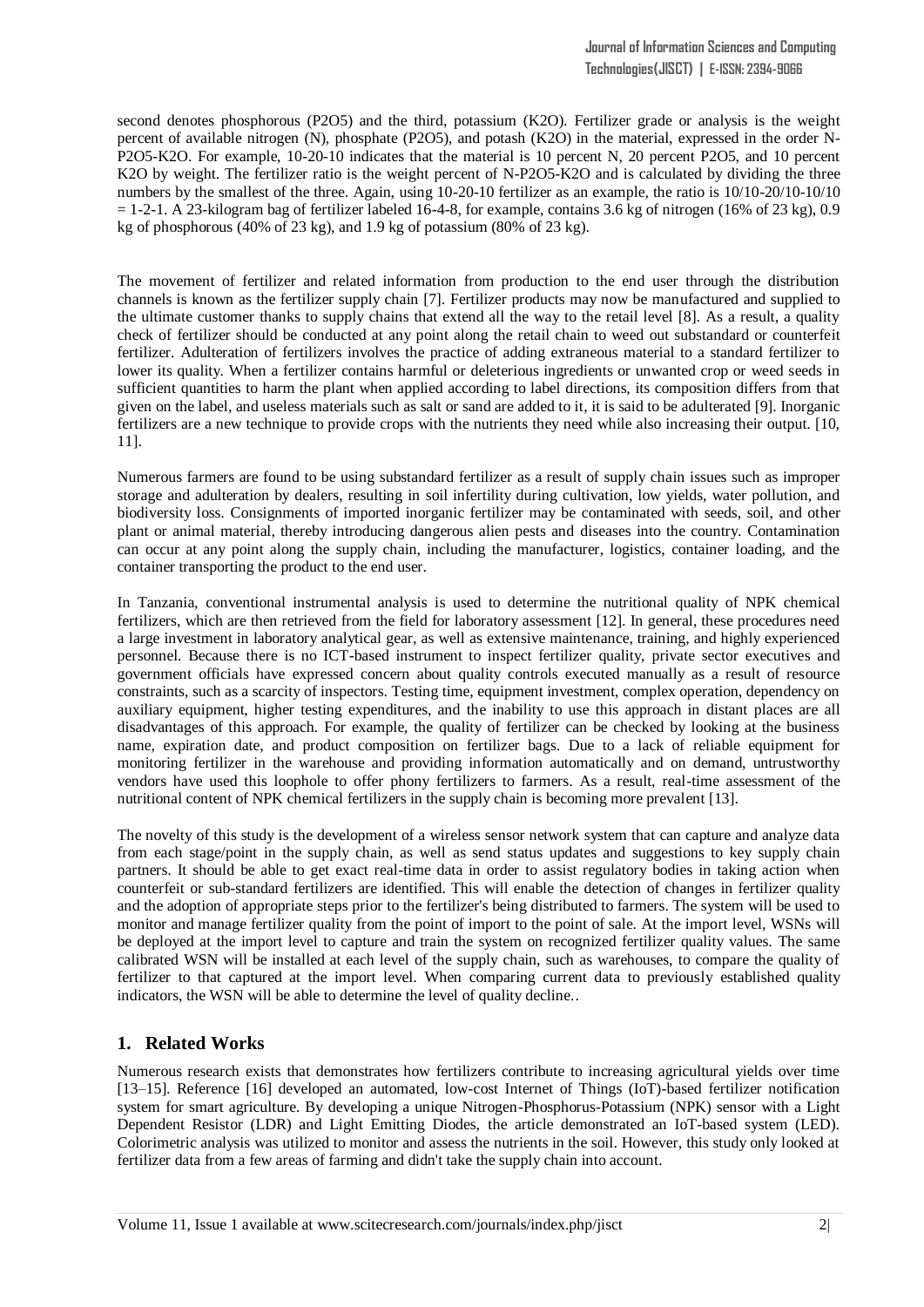A mobile equipment system has been studied for measuring soil fertility parameters from a field vehicle. The reference [17] developed a wireless sensor network-based prototype tractor-mounted field monitoring system for measuring soil nitrate levels in fields. The system was evaluated in the laboratory and in the field. It consists of a soil sampler, an extraction unit, a flow cell, and a controller. Initially, the soil sampler was equipped with a chain saw blade and a belt conveyor to collect and transport samples of known volume and density to the extraction and analysis equipment. However, during field testing, various mechanical and electrical issues were discovered, such as blockage of the extractor outlet with plant waste, which led to unacceptable levels of noise in the electrode signal. Additionally, an automated field monitoring system that has the ability to function as a real-time soil nitrate analyzer was recently enhanced with the addition of an automated sampler that offers exact mass estimations of the sample. On the other hand, mobile sensing of soil chemical characteristics by reflectance spectroscopy appears to be less promising. Some positive results have been reported, but there are still problems with calibration and accuracy that haven't been solved.

To address the aforementioned issues, an enhanced organic fertilizer mixer based on IoT technology was created that is capable of remotely monitoring fertilizer production and providing updates and notifications to employees on when to add additional material to the mixture [18]. In [19], an overview of soil macronutrient sensing for precision agriculture was given. Reference [20] used a color sensor to assess the soil pH and nutrient levels, namely the presence of nitrogen, phosphate, and potassium. However, the method did not inform farmers of the type of fertilizer to use for each nutrient.

A recent research study [21] described the construction of a website-based traceability information system for the supply chain of subsidized fertilizer. A manufacturer may identify product lots and their links to batches of raw materials, processes, and product delivery using the traceability system. However, the system is missing mechanisms for measuring and monitoring fertilizer quality across the supply chain. As a result, addressing the issue of evaluating the quality of fertilizer along the supply chain remains crucial.

# **2. Materials and Methods**

#### **3.1 Hardware structure design scheme**

As illustrated in Figure 1, the NPK and pH nutrient sensors are mounted to the panels of the data acquisition device with an aluminium enclosure. A signal conditioning circuit is included in the NPK and pH sensors to process the output signal so that it is acceptable for the next stage of operation. It is made up of an analogue-to-digital converter (ADC) that is connected to a linear amplifier. The signal conditioning circuit performs signal amplification (opamp), filtering, protection (Zener & photo isolation), linearization, and error compensation. High current and high voltage are protected from causing harm to the circuit's key components. The cable connects the NPK and pH sensors to the data acquisition device. The data acquisition device is composed of a microcontroller, a communication device, a liquid crystal display (LCD) for displaying measured data in real time, and various electronic components. The control circuit is enclosed in a waterproof aluminum casing.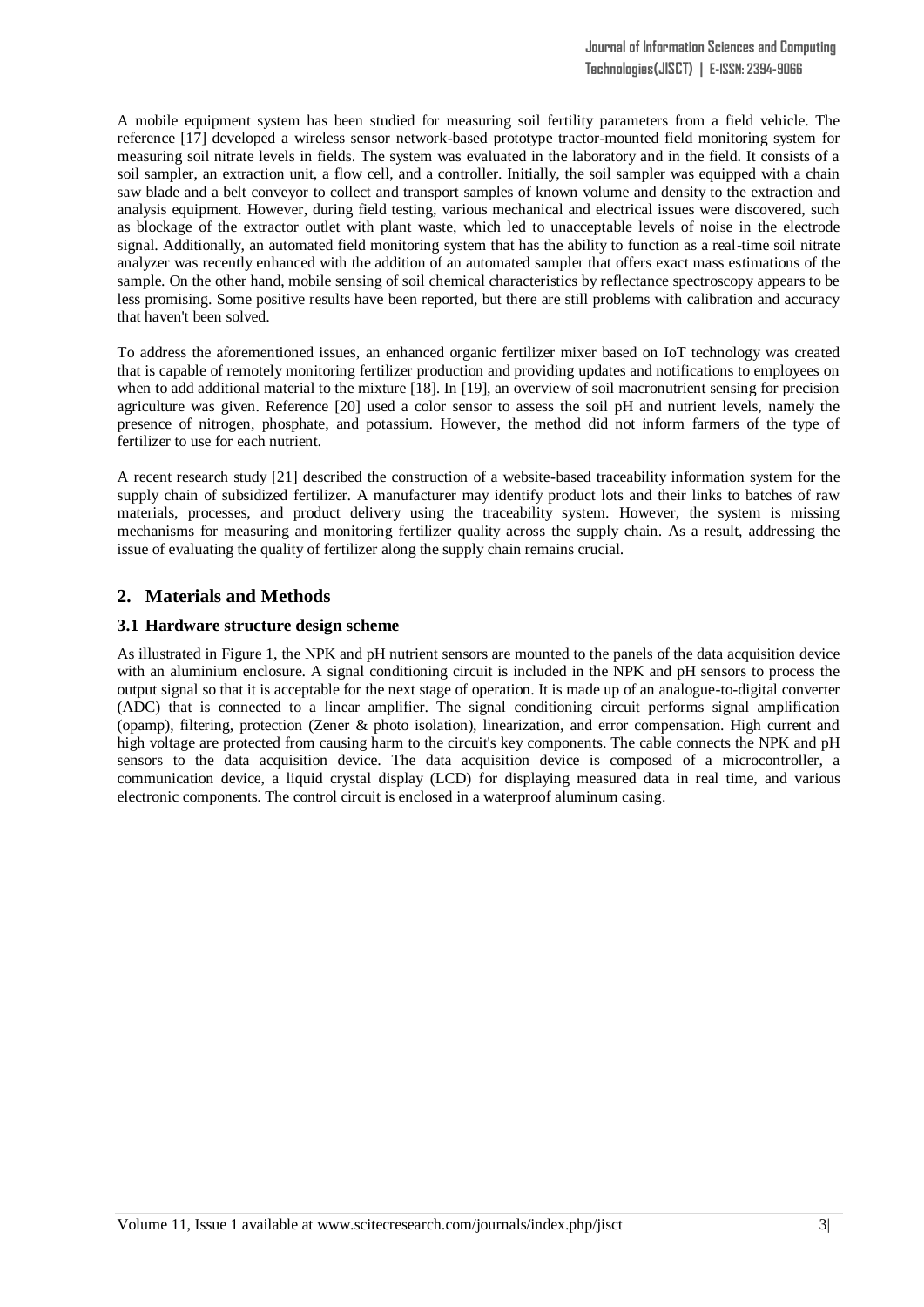

100-Liquid crystal display (LCD); 102-Fertilizer nutrient detector; 104-Cable; 106-Signal conditioning unit Figure 1: Fertilizer nutrient quality detector

This instrument can measure the nitrogen, phosphorus, potassium, and pH levels of chemical fertilizers. The recording time and the test sample are automatically saved with the display feature. The LCD panel displays the stored data (test sample, pH, and different NPK nutrient results). The data can be transferred to remote base station monitoring software for analysis, storage, and real-time display. The interpretation program may receive data from monitoring software, evaluate it, and provide a report to the server and users with suggestions. Experts and regulatory agencies can specify fertilizer quality indicators like macronutrient composition parameter values and pH with reference to the applicable national standards.

NPK and pH, physical parameters, and fertilizer identity information (batch number, manufacturing date) are all collected by a data acquisition device in the system. Secondly, the analysis and interpretation component deals with receiving, processing, and displaying data in real time. Lastly, a communication module delivers data from sensors and RFID readers to a remote server for analysis, display, and storage. This system's base station remote server stores certified fertilizer parameter values for each new batch and fertilizer parameter status reports for each warehouse. Sensor node data is collected and processed by the base station remote server. The data is then stored, reported on, and displayed on a real-time basis. Monitoring software provides data to the base station remote server, which processes it and delivers the report and relevant suggestions to the server and users. Chemical fertilizer data may be requested via mobile phones using predefined instructions and received in real time while the system also transmits the report and relevant suggestions to the server and users. This is a two-pronged approach.



Figure 2: Block diagram of NPK fertilizer nutrient quality detector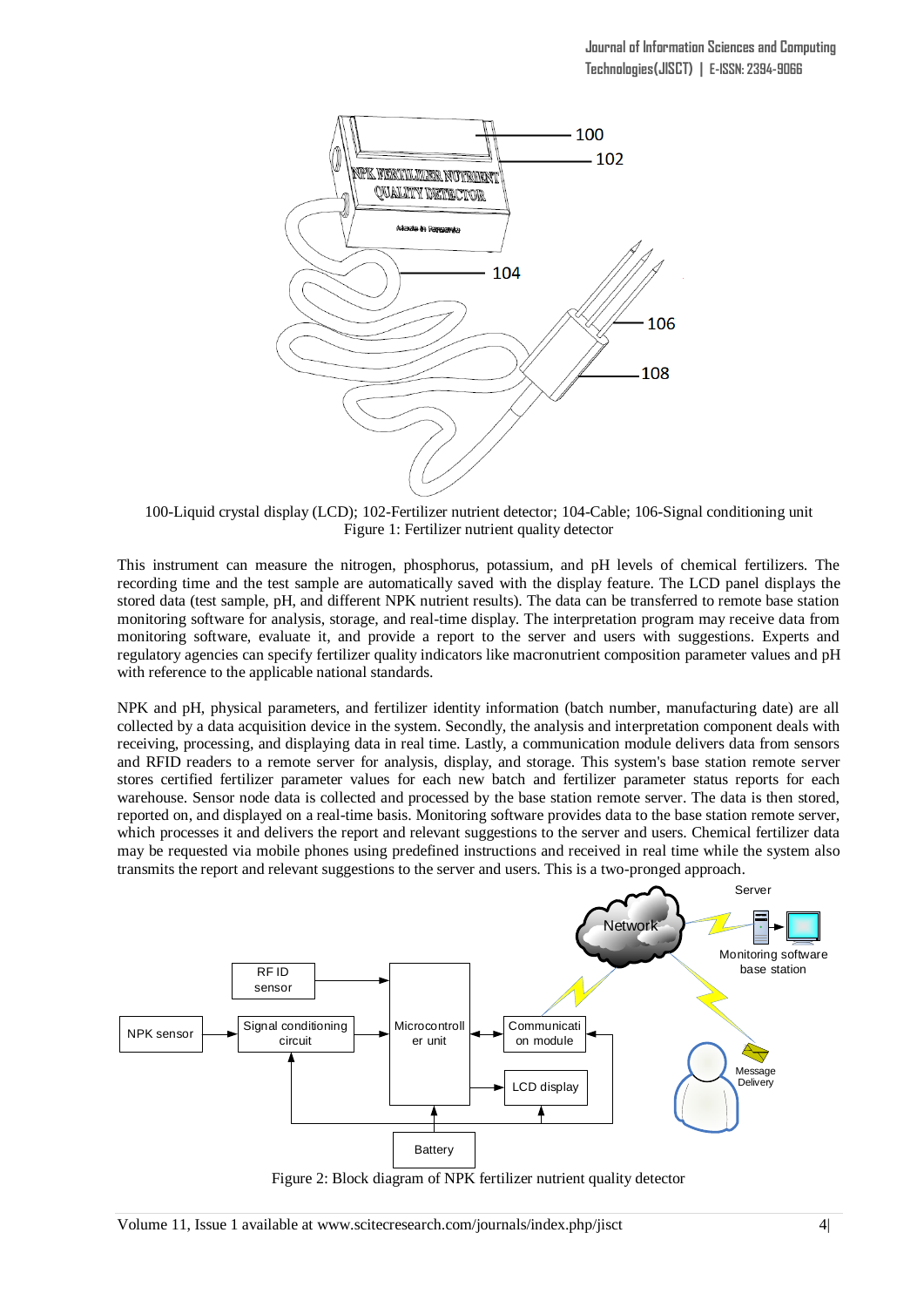As seen in Figure 2, the control circuit consists of an RF ID sensor, an NPK sensor, and a pH sensor connected to a signal conditioning circuit and a microcontroller. The system's data acquisition and processing are performed by an ATmega16L microcontroller. The ATmega16 features an advanced RISC architecture, 113 instructions, 32 generalpurpose registers, and performance up to 16 MIPS at 16 MHz. Other features include two-cycle hardware multipliers, an 8-channel 10-bit Analog to Digital Converter (ADC), 32 programmable Input/Output (I/O) ports, a 16KB system programmable watchdog timer with an independent on-chip oscillator, power on reset, and programmable power failure detection. The microcontroller chip then generates control signals in response to a comparison with standard parameters in order to show measured data in real time on the LCD screen and transmit measured data to the wireless network through the communication module. The produced data and control signals are pooled and transferred through WiFi to a gateway linked to the host computer's base station. Data and control signals generated are aggregated and transmitted through the WiFi network to the gateway, which is connected to the host computer base station. The system is powered by five 5V DC batteries.

The gateway accepts command packets, preprocesses and analyzes data from sensor nodes, and then transmits it to the host computer base station. The gateway communicates with the base station through a WiFi connection. The monitoring software is placed on the host computer's base station and is used to show results and deliver brief messages to users. Users can obtain measured data by installing a mobile application on their smart phones. In light of the communication requirements between the host computer and its owners, utilizing the GSM network not only saves money, but also increases the communication range and area. The host computer base station is comprised of interpretation software that reads data from monitoring software, analyzes it, and transmits the report and associated recommendations to the server and users. The data is saved in a database for future usage and forecasting, is presented in real time, and may be emailed to users. The base station remote server stores certified fertilizer parameter values for every new batch and reports the status of the fertilizer parameter values for every warehouse and sends the report and related suggestions to the server and users, respectively. Users, on the other hand, can request information about chemical fertilizers from their mobile phones by using predefined commands and receive fertilizer nutrient quality parameters in real time. On the other hand, the system sends the report and related suggestions to the server and users.

One of the most interesting aspects of this system is that its gadgets may operate without any human or humancomputer interaction. Wi-Fi, and low-powered long-range radio modules have all contributed to the development of new systems that can forecast and monitor a wide variety of factors. Sending and receiving data via a network is done by the radio module, which has a unique numeric identifier, or IP address.

#### **3.2 Software system design**

This project's embedded software aimed to create a simple, user-friendly interface for interfacing with the main unit. The program was separated into various functions (subroutines) according to the tasks throughout the development process to reuse code and therefore make the program resilient and fast to run. Furthermore, the source code was documented to facilitate future revisions and upgrades. After finalizing the source codes, they were compiled and debugged to eliminate any potential mistakes. The ability of the user to engage with the fertilizer quality monitoring system is a key feature. We opted to employ Wi-Fi between the mobile application and the main printed circuit board (PCB).

The ESP8266 Wi-Fi module was utilized to link the PCB wirelessly. The ESP8266 Wi-Fi Module is a selfcontained SOC with an integrated TCP/IP protocol stack that can connect any microcontroller to a Wi-Fi network. The ESP8266 may either host an application or offload full Wi-Fi networking capabilities to another CPU. If both devices are linked to the same wireless network, this Wi-Fi module may interact with them over Wi-Fi. This was performed using the Wi-Fi module, which acts as a wireless access point for other devices or connects to another access point by running its own web server. The module was designed to serve as a connection point for other devices. In this mode, the user may connect their device to the access point and navigate to an IP address where they can set the name of the wireless network to which the system should be connected as well as the password for that network. Following this stage, the Wi-Fi module will again create a server, but this time it will be on the wireless network that the user has selected.

Figure 3 shows the graphical user interface (GUI) which monitors and transfers the real-time data to an Androidbased smartphone via the internet. Additionally, the GUI stores real-time data in an excel sheet with the date and time for further analysis. The data displayed in the GUI in numerical and graphical form helps in quick understanding and decision-making.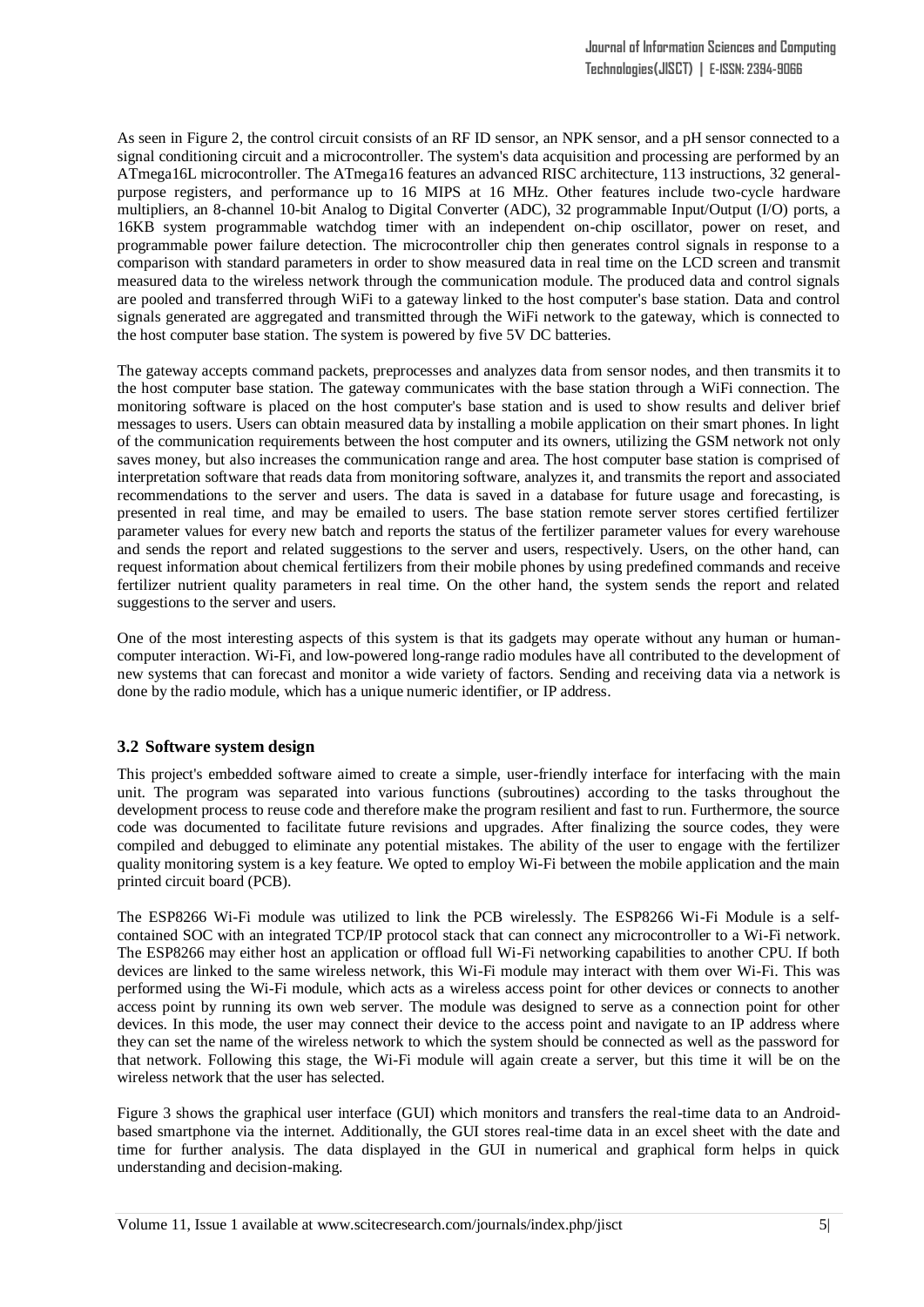

Figure 3: Monitored data of NPK from graphical user interface

The sensitive data handled by the software system was considered in our design. These data pieces are any user information and any private network credentials used by the wireless module on the PCB to connect to the local private network in our system. Encryption using cipher-block chaining and PKCS5 padding is used in the implementation. Encryption and decryption of files are performed by applying a cipher to the IO streams. When reading or writing encrypted files, the static methods of the Crypto class can be utilized.

## **3. Results and Discussion**

Data from each stage/point in the supply chain was collected and analyzed, and the system was able to transmit status information and advice to the primary supply chain participants. This allows for the identification of changes in the quality of fertilizer before it is delivered to the farmers, so that relevant steps may be implemented. The sensor nodes were equipped with NPK and pH sensors to monitor nitrogen, phosphorus, potassium, and pH, respectively. The system was validated by placing two sensor nodes in the wholesale distributor's warehouse and two sensor nodes in the retail agro-warehouse.

Sample NPK fertilizer bags were tagged with RF ID and monitored by the system for a 24-hour period. Two months later, the same bags were measured by the system at the retail store. Real-time data collection and analysis of fertilizer quality factors like NPK and pH were used to compare the findings. The findings are quite encouraging and can be used as a diagnostic tool or to identify temporal patterns. After analyzing the trial data, it was determined that the amounts of macronutrients nitrogen, phosphorus, and potassium, as well as soil pH, varied consistently but not significantly.

Figure 4 shows the wide range of nitrogen levels found in fertilizer sample bags. In Figure 5, it can be shown that the average phosphorus content varied between 28.0 and 36.0 mg/kg. Potassium monitoring data is shown in Figure 6. Potassium levels were found to be stable on average, ranging between 24.0 and 26.0 mg/kg. As seen in Figure 7, the system was examined for pH responsiveness and long-term stability. Fertilizer sample bags were found to be somewhat alkaline, ranging between 7.4 and 8. The pH of the studied solution is typically steady throughout time, and no variations were observed.

Determining the nitrogen, phosphorus, potassium, and pH contents of a presented technology can provide insight into how well it performs in relation to its intended usage. A nutrient analysis determines the average nutrient concentration (mg/L) for all nutrients examined. In an agricultural setting, understanding the quality of fertilizer nutrients can assist farmers in avoiding the purchase of counterfeit fertilizer, hence minimizing loss.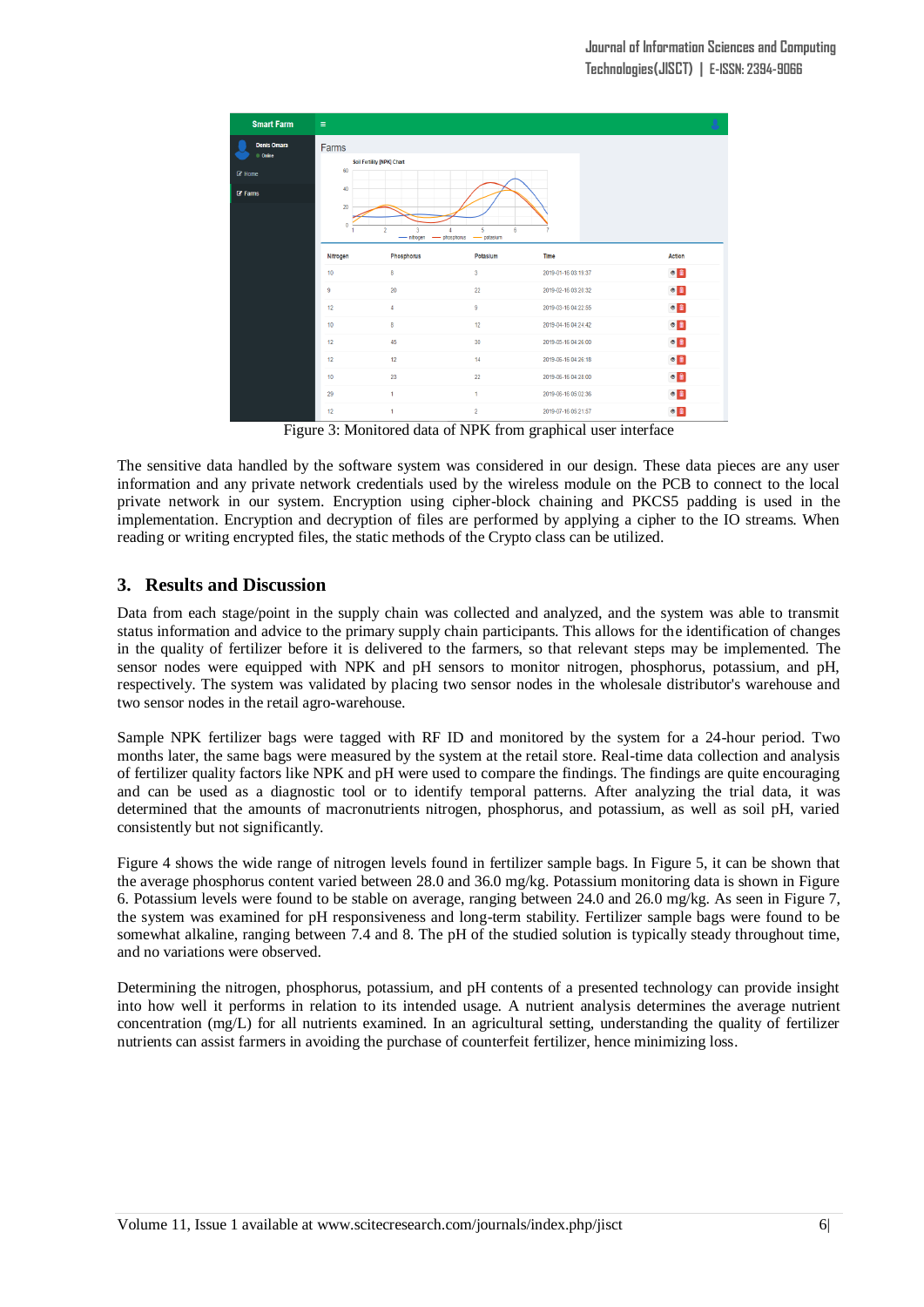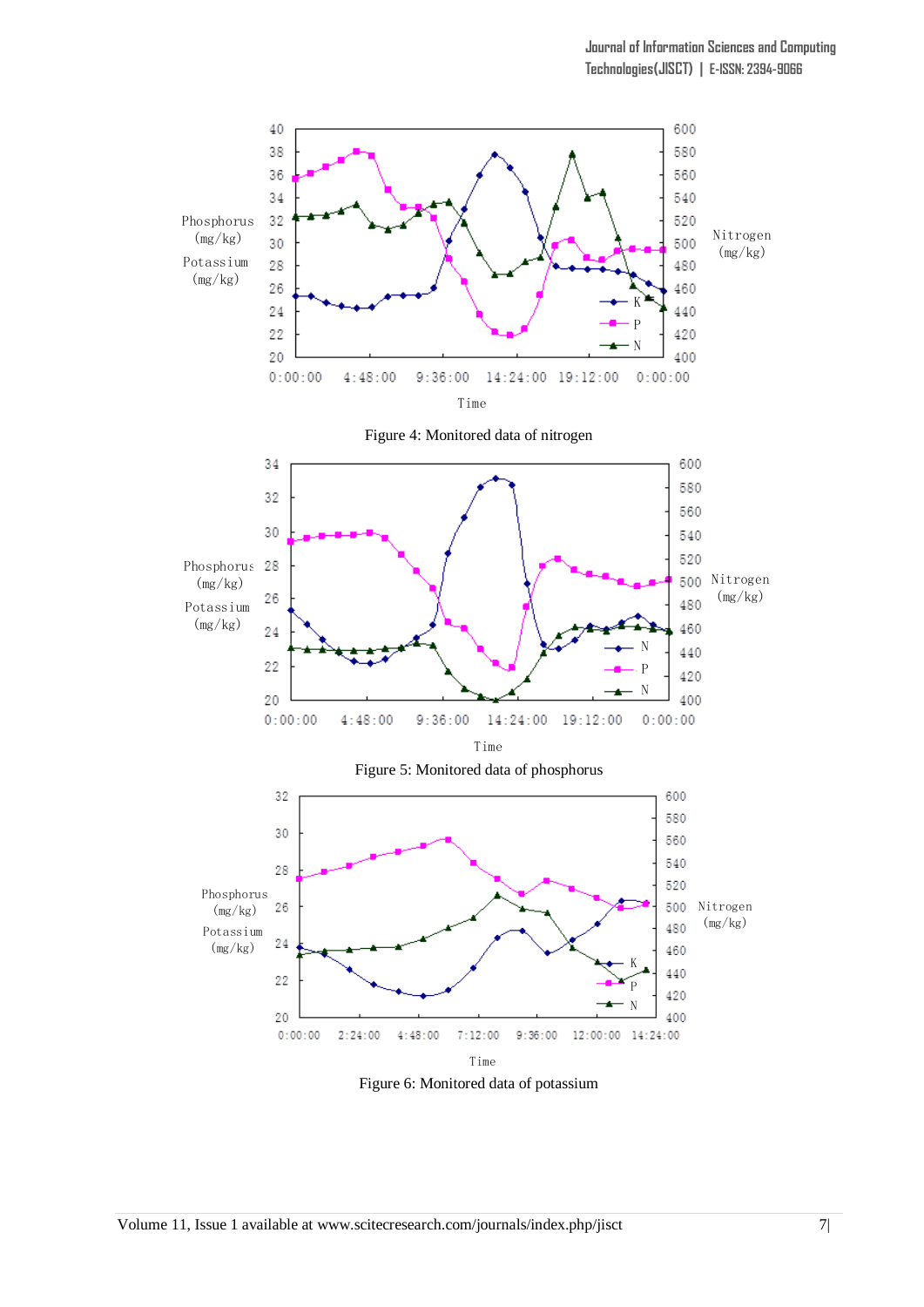

Figure 7: Monitored data of pH

## **4. Conclusions**

The presented system can collect and analyze data at each stage/point in the supply chain, as well as communicate status updates and recommendations to critical supply chain partners. It can obtain precise real-time data to aid regulatory authorities in acting when counterfeit or substandard fertilizers are discovered. This system continually monitored and reported on the fertilizer's NPK and pH readings. Test results are sent to the monitoring software base station server wirelessly through a communication module for analysis, presentation, and storage. The host server consists of interpretation software for receiving data, processing, and real-time display. Users can access the information from the base station server through their mobile phones. The base station remote server stores certified fertilizer parameter values for every new batch and reports the status of the fertilizer parameter values for every warehouse and sends the report and related suggestions to the server and users, respectively. Users, on the other hand, can request information about chemical fertilizers from their mobile phones by using predefined commands and receive fertilizer nutrient quality parameters in real time. On the other hand, the system sends the report and related suggestions to the server and users. The numerous test findings given provide a concise description of the implemented system's functionality. We conclude that the system's and device's overall functionality is satisfactory.

The project's results are favorable and are aimed at helping farmers make more informed decisions and increase agricultural yields via the use of technology. The study's findings indicate that monitoring fertilizer quality across the supply chain requires an integrated approach to fertilizer distribution management. Additional training is necessary for personnel testing of fertilizer at each stage/point in the supply chain. It is vital that farmers and local agro-merchants have access to the tested system. This requires adequate training and the provision of the equipment necessary to conduct such tests. Future system enhancements will necessitate system expansion through the integration of other sensors and further development of the NPK sensor.

#### **Conflict of Interest**

The author declares that he is unaware of any conflicting financial interests or personal ties that would appear to have influenced the work described in this publication.

#### **Acknowledgements**

The author would like to thank members of the Computer Studies department at Dar es Salaam Institute of Technology for their expertise and technical assistance.

# **References**

- [1] Ginigaddara, G.A.S., 2021. Plant and Animal Based Fertilizers and Pesticides.
- [2] Stewart, W.M., Dibb, D.W., Johnston, A.E. and Smyth, T.J., 2005. The contribution of commercial fertilizer nutrients to food production. Agronomy journal, 97(1), pp.1-6.
- [3] Bennett, M. and Franzel, S., 2013. Can organic and resource-conserving agriculture improve livelihoods? A synthesis. International journal of agricultural sustainability, 11(3), pp.193-215.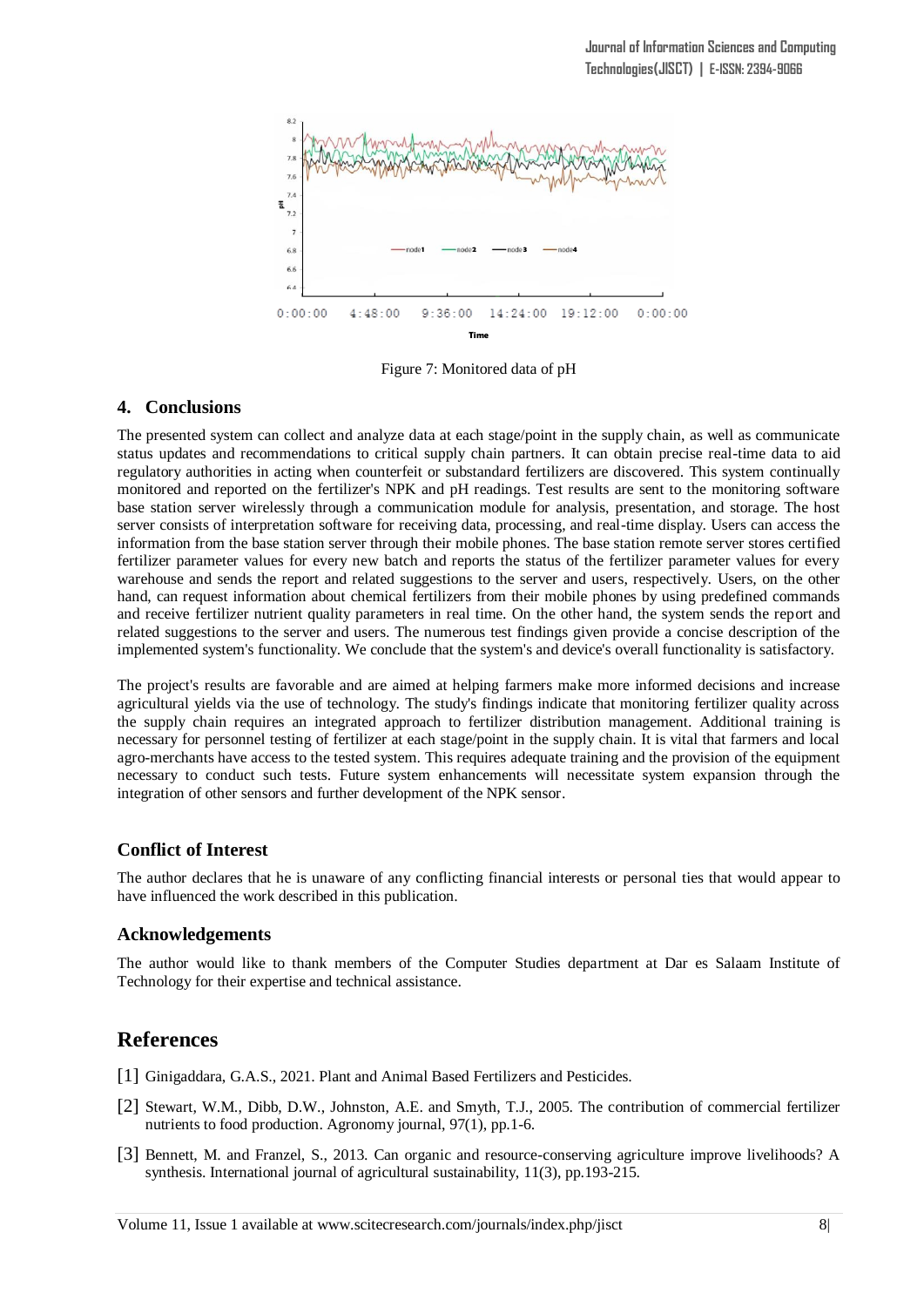- [4] Crawford, E.W., Jayne, T.S. and Kelly, V.A., 2005. Alternative approaches for promoting fertilizer use in Africa, with particular reference to the role of fertilizer subsidies (No. 1099-2016-89384).
- [5] Hernandez, M.A. and Torero, M., 2013. Market concentration and pricing behavior in the fertilizer industry: a global approach. Agricultural Economics, 44(6), pp.723-734.
- [6] Sanabria, J., Ariga, J., Fugice, J. and Mose, D., 2018. Fertilizer Quality Assessment in Markets of Uganda. International Fertilizer Development Center.
- [7] Naik, G. and Suresh, D.N., 2018. Challenges of creating sustainable agri-retail supply chains. IIMB management review, 30(3), pp.270-282.
- [8] Dogbatse, J.A., Arthur, A., Awudzi, G.K., Quaye, A.K., Konlan, S. and Amaning, A.A., 2021. Effects of Organic and Inorganic Fertilizers on Growth and Nutrient Uptake by Young Cacao (Theobroma cacao L.). International Journal of Agronomy, 2021.
- [9] Gowariker, V., Krishnamurthy, V.N., Gowariker, S., Dhanorkar, M. and Paranjape, K., 2009. The fertilizer encyclopedia. John Wiley & Sons.
- [10] Anago, F.N., Dieudonné, D.G., Emile, A.C., Brice, O.C. and Guillaume, A.L., 2020. Inorganic Fertilizer Adoption, Use Intensity and Rainfed Rice Yield in Benin. Open Journal of Soil Science, 10(01), p.1.
- [11] Kumar, R.P.S. and Bhallaji, V.K.S., 2014, July. A novel approach towards the design of an efficient embedded system for optimizing the usage of fertilizers. In 2014 International Conference on Embedded Systems (ICES) (pp. 291-296). IEEE.
- [12] Mangale, N., Muriuki, A., Kathuku-Gitonga, A.N., Kibunja, C.N., Mutegi, J.K., Esilaba, A.O. and Gikonyo, E.W., 2016. Field and laboratory research manual for integrated soil fertility management in Kenya. Kenya Soil Health Consortium, 77, pp.25202016-080118.
- [13] Hasler, K., Bröring, S., Omta, S.W.F. and Olfs, H.W., 2015. Life cycle assessment (LCA) of different fertilizer product types. European Journal of Agronomy, 69, pp.41-51.
- [14] Hignett, T.P. ed., 2013. Fertilizer manual (Vol. 15). Springer Science & Business Media.
- [15] Giri, A., Dutta, S. and Neogy, S., 2016, October. Enabling agricultural automation to optimize utilization of water, fertilizer and insecticides by implementing Internet of Things (IoT). In 2016 International Conference on Information Technology (InCITe)-The Next Generation IT Summit on the Theme-Internet of Things: Connect your Worlds (pp. 125-131). IEEE.
- [16] Lavanya, G., Rani, C. and GaneshKumar, P., 2020. An automated low cost IoT based Fertilizer Intimation System for smart agriculture. Sustainable Computing: Informatics and Systems, 28, p.100300.
- [17] Mishra, P., Mapara, S. and Vyas, P., 2015. Testing/monitoring of soil chemical level using wireless sensor network technology. International Journal of Application or Innovation in Engineering & Management, 4(11).
- [18] Ishak, A.H., Hajjaj, S.S.H., Gsangaya, K.R., Sultan, M.T.H., Mail, M.F. and Hua, L.S., 2021. Autonomous fertilizer mixer through the Internet of Things (IoT). Materials Today: Proceedings.
- [19] Kim, H.J., Sudduth, K.A. and Hummel, J.W., 2009. Soil macronutrient sensing for precision agriculture. Journal of Environmental Monitoring, 11(10), pp.1810-1824.
- [20] Regalado, R.G. and Cruz, J.C.D., 2016, November. Soil pH and nutrient (Nitrogen, Phosphorus and Potassium) analyzer using colorimetry. In 2016 IEEE Region 10 Conference (TENCON) (pp. 2387-2391). IEEE.

[21] Kurniawan, M., Pramono, D. and Amalia, F., 2021, November. Design of a website-based traceability information system on subsidized fertilizer supply chain. In IOP Conference Series: Earth and Environmental Science (Vol. 924, No. 1, p. 012050). IOP Publishing.